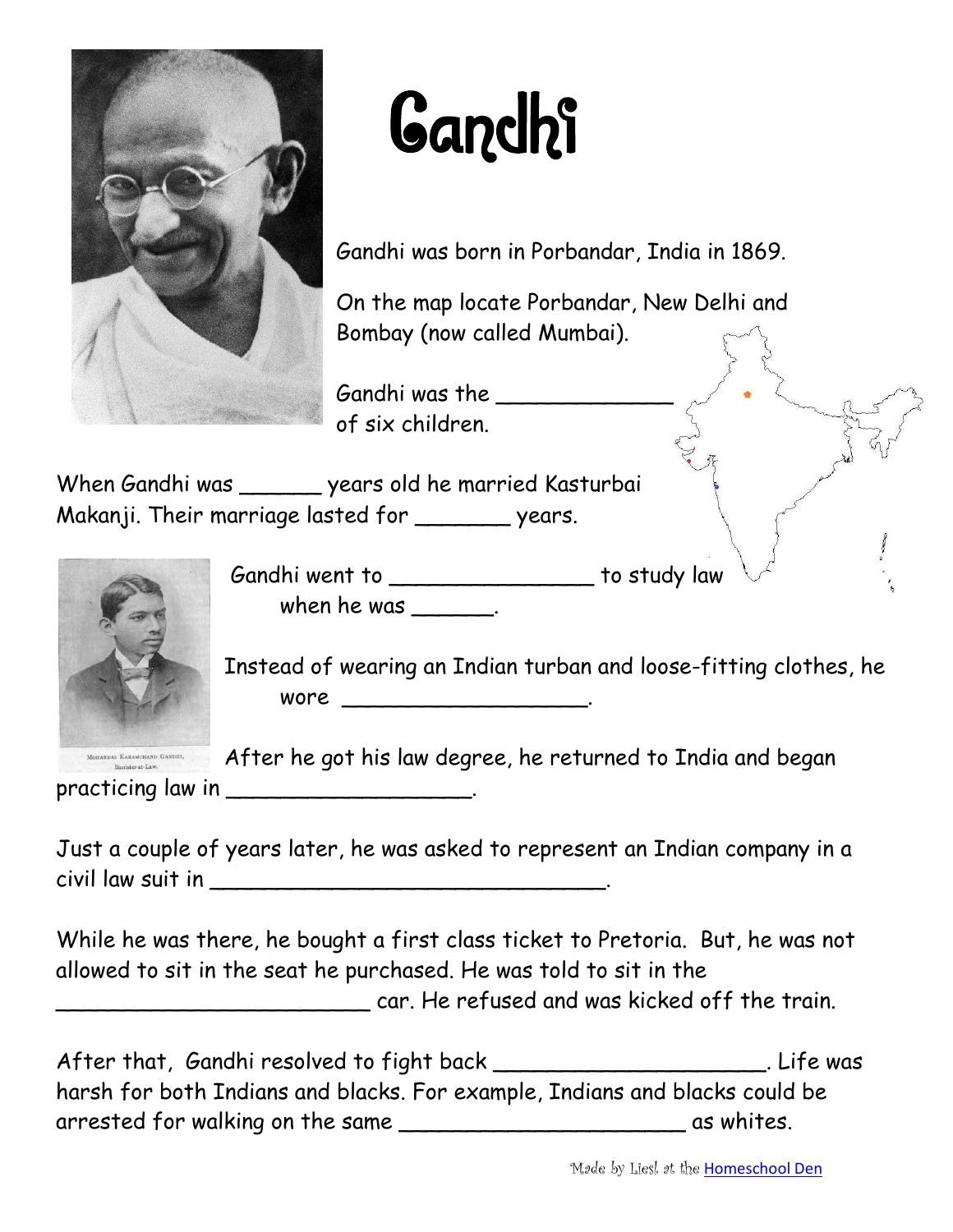South Africa tried to stop Indian immigration and law makers wanted to deny Indians the right to \_\_\_\_\_\_\_\_\_\_\_\_\_\_\_\_\_\_\_\_\_\_\_\_. Gandhi took up their cause.

As news spread, world opinion pressured the British colonial Office to say that every citizen of the British Empire had the right to \_\_\_\_\_\_\_\_\_\_\_ and the right to \_\_\_\_\_\_\_\_\_\_\_\_\_\_\_\_\_\_\_ anywhere in the empire. Unfortunately, white law makers in South Africa overruled the Colonial Office. Gandhi lead the fight against these unjust laws, protesting and leading marches against the government. In 1914 South Africa passed the Indian Relief Act which put an end to most of these laws.

Gandhi remained in South Africa for \_\_\_\_ years, but after the outbreak of WWI, he returned to \_\_\_\_\_\_\_\_\_\_\_\_\_\_\_\_\_\_\_. He called for Indians to help England win the war. After the war ended, Gandhi called for independence. Great Britain passed censorship laws, banned \_\_\_\_\_\_\_\_\_\_\_\_\_\_\_\_\_\_\_\_\_\_\_\_\_\_\_ of assembly and even Gandhi's \_\_\_\_\_\_\_\_\_\_\_\_\_\_\_\_\_\_\_\_\_\_.

Gandhi called for a nonviolent strike. "Nonviolence," he said, "is a weapon for the \_\_\_\_\_\_\_\_\_\_\_\_\_\_\_\_\_\_\_\_\_\_\_." Still, violence did occur. nearly 15,000 people held an illegal meeting in Amritsar. The British fired on the crowd and many people died.



Gandhi encouraged Indians to grow their own and to spin their own \_\_\_\_\_\_\_\_\_\_\_\_\_\_\_\_\_\_. In 1930 Gandhi led a \_\_\_\_\_\_\_\_\_\_\_\_\_\_\_\_ to the \_\_\_\_\_\_\_\_\_\_\_\_\_ to protest the British tax on \_\_\_\_\_\_\_\_\_\_\_\_\_\_\_\_.

During WWII, Gandhi demanded independence. He called for civil \_\_\_\_\_\_\_\_\_\_\_\_\_\_\_\_\_\_\_\_\_\_\_\_. He and many of his followers were jailed for

\_\_\_\_\_\_\_\_\_\_\_\_\_\_\_. While Gandhi was in prison there were many \_\_\_\_\_\_\_\_\_\_\_\_.





out of West and East India. Some Hindus were bitter that Gandhi had reconciled with the Muslims. In January 1948 Gandhi was assassinated by an angry Hindu.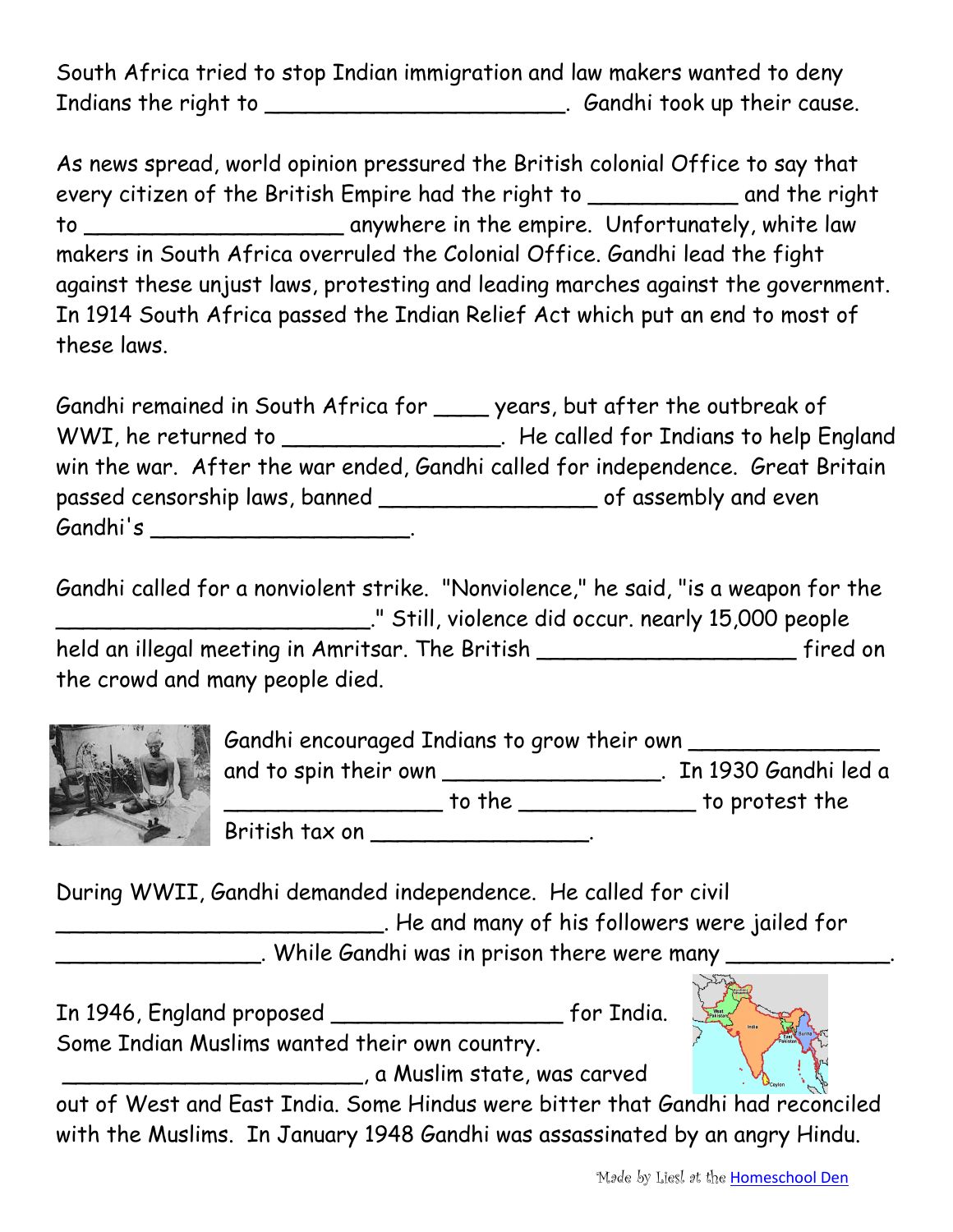## Gandhi **(answers)**

Gandhi was born in Porbandar, India in 1869.

On the map locate Porbandar, New Delhi and Bombay (Mombai).

Gandhi was the \_youngest\_ of six children.

When Gandhi was 13 years old he married Kasturbai Makanji. Their marriage lasted for \_62\_ years.



Gandhi went to \_London\_\_ to study law when he was 19 and 19

Instead of wearing an Indian turban and loose-fitting clothes, he wore \_\_British clothes - a suit\_.

After he got his law degree, he returned to India and began practicing law in \_Bombay\_\_.

Just a couple of years later, he was asked to represent an Indian company in a civil law suit in \_\_South Africa\_.

While he was there, he bought a first class ticket to Pretoria. But, he was not allowed to sit in the seat he purchased. He was told to sit in the *\_\_\_baggage\_* car. He refused and was kicked off the train.

After that, Gandhi resolved to fight back \_legally\_\_\_. Life was harsh for both Indians and blacks. For example, Indians and blacks could be arrested for walking on the same sidewalk as whites.